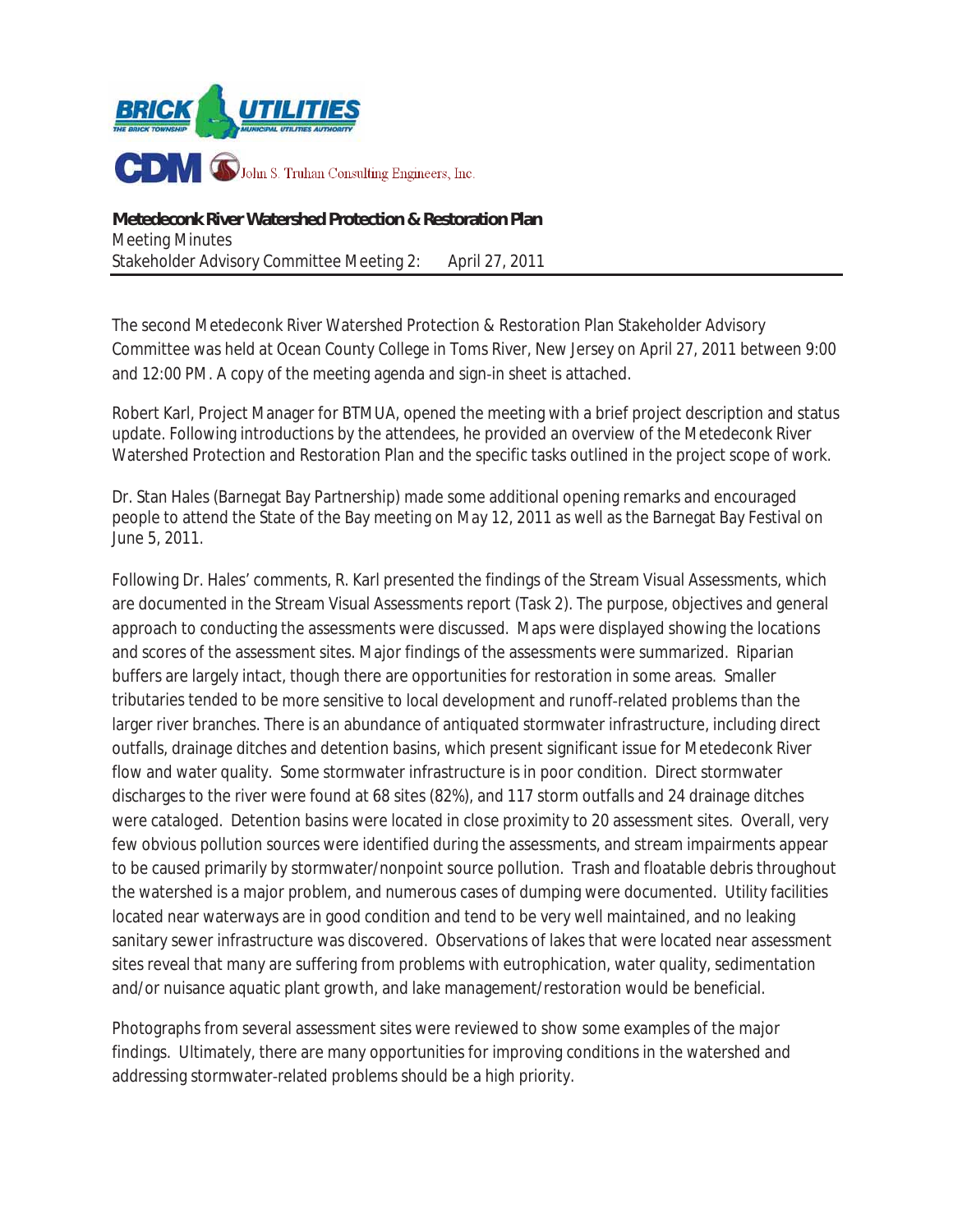Dan O'Rourke, Project Manager for CDM, provided an overview of the technical analysis that was conducted and documented in the Technical Analysis report (Task 3). The technical analysis began with a review of previous studies involving the Metedeconk watershed over the past 10 years. Updated information on land use/impervious cover, stream flow, water use and supply, water quality trends, TMDL's and surface water quality standards impairments was presented. Impervious land cover continues to be a major concern for the watershed, and is potentially resulting in reductions in baseflow and increased pollutant loading to the Metedeconk River. Water quality analyses were undertaken using BTMUA's water quality database as well as other sources of available data for the watershed (e.g. USGS). The visual assessment data were integrated into the analyses, as were the latest available 2007 land use/land cover data issued by NJDEP. Based upon the results of the Task 3 analysis, the list of project objectives can be refined by the watershed stakeholders.

Eileen Althouse (CDM) presented findings from the integration of the stream visual assessments and water quality data. The visual assessments serve as an indicator of the condition of the watershed at the tributary level. Lower visual assessment scores are associated with more intense land use and degradation in water quality along tributaries in many cases. Although Metedeconk River water quality sampling stations are primarily located along the main stems of the North and South Branches, water quality degradation along particular stream reaches (for example, between sites NK and NG on the North Branch) shows some correlation with a reduction in visual assessment scores along the tributaries discharging to that reach. In addition to the water quality evaluation, the visual assessments can be used to identify potential areas for mitigation projects or stormwater best management practices, and several examples were presented.

Municipal information, including planning, zoning, stormwater management plans and other water resources-related ordinances, was evaluated and summarized by John S. Truhan Consulting Engineers (JST). John Truhan (JST) provided an overview of the findings by municipality. It was emphasized that although all municipalities are in compliance with the NJDEP Stormwater Rules, there are opportunities for improvement, such as ensuring adequate design and performance standards and long-term maintenance of stormwater basins.

A discussion period followed the presentations. The comments that were discussed include:

- There is a need to coordinate the Metedeconk Watershed Protection & Restoration Plan with the numerous other plans that involve the watershed (e.g. growth, transportation, water supply, etc.). Some coordination is occurring between municipal planning and the sewer service/wastewater management planning.
- Addressing water supply issues in the watershed through such things as water conservation and reuse programs should be a priority in the Metedeconk plan.
- Ocean County Engineering Department's stormwater restoration/retrofit work was discussed, and several sites identified as Metedeconk restoration targets are already being targeted by Ocean County – the project team will coordinate its watershed restoration efforts with those of Ocean County.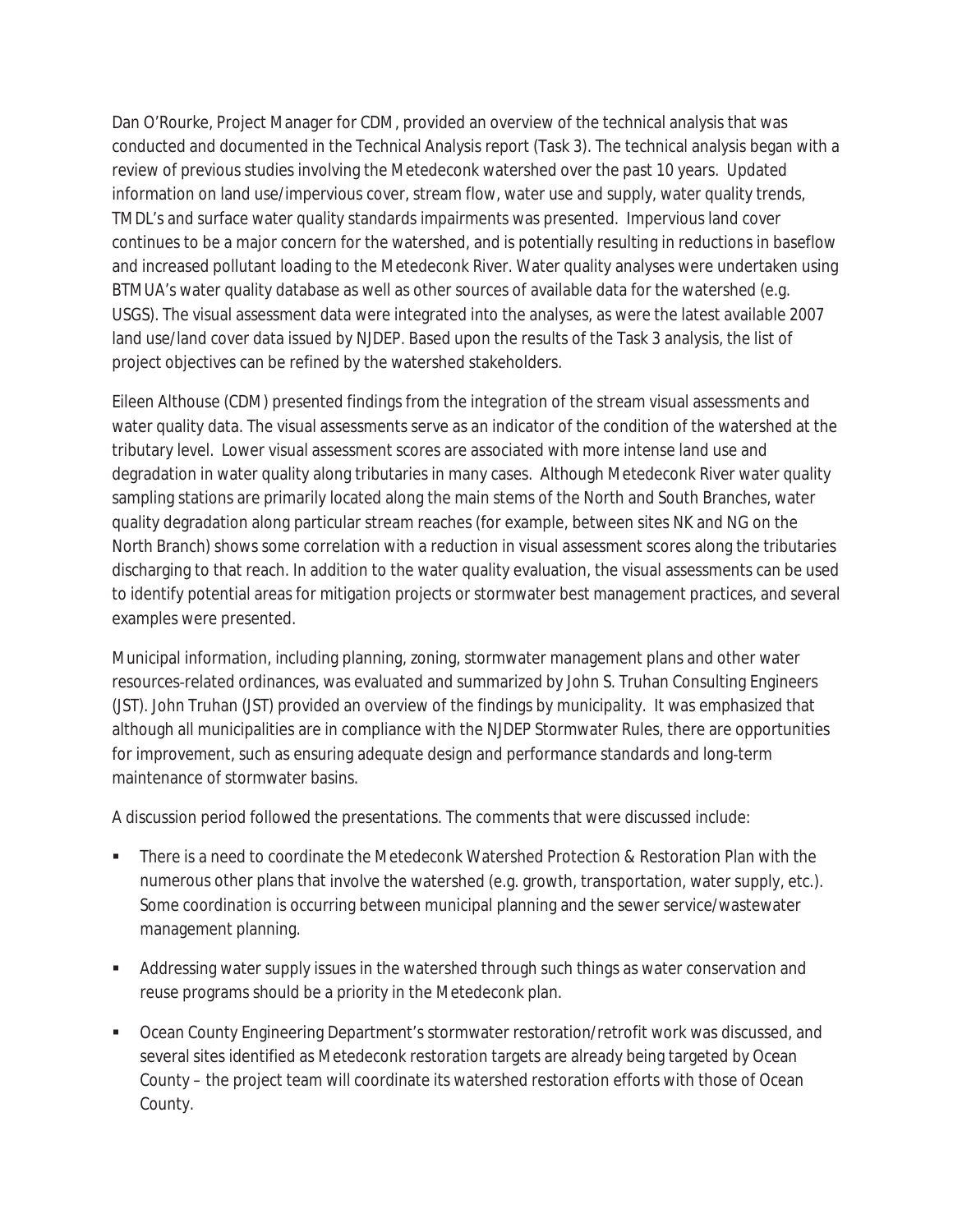- A question was brought up concerning the sustainable yield of the watershed this issue should be addressed in the updated NJ Water Supply Plan (scheduled for release in the near future).
- The vulnerability of BTMUA's water supply intake to salt water intrusion was raised and briefly discussed.
- Training programs or development application checklists should be made available to municipal planning boards to ensure that future development decisions are made with consideration of water resources and potential impacts to them.
- It was suggested that fees on housing transactions may be a means of funding watershed protection and restoration (including stormwater restoration) projects.
- A question was raised as to whether it would be feasible to rely on water treatment plants to treat stormwater from areas that are contributing major pollutant loads.
- It was suggested that the project team contact Ocean County Department of Health to obtain a database of septic sites and private wells to address this potential data gap.
- A pending development in Lakewood on Lanes Mill Road was brought up and briefly discussed Ocean County Engineering offered to provide information it had available on the project.
- Most watershed stakeholders felt that the eRoom that was set up to disseminate information is working acceptably (via show of hands) and the project team will make alternate arrangements to get information to those individuals who are not comfortable with this approach.

The meeting closed with a reminder for the Stakeholder Advisory Committee to check the eRoom for the deliverables and submit comments on the draft reports by May 15<sup>th</sup>. The next meeting is tentatively scheduled for mid to late June and will likely be hosted by Howell Township. The next meeting will involve hearing extensively from the watershed stakeholders as we work to finalize the goals and objectives for the plan.

A copy of each presentation given at this meeting has been posted to the project eRoom.

cc: Stakeholder Advisory Committee Distribution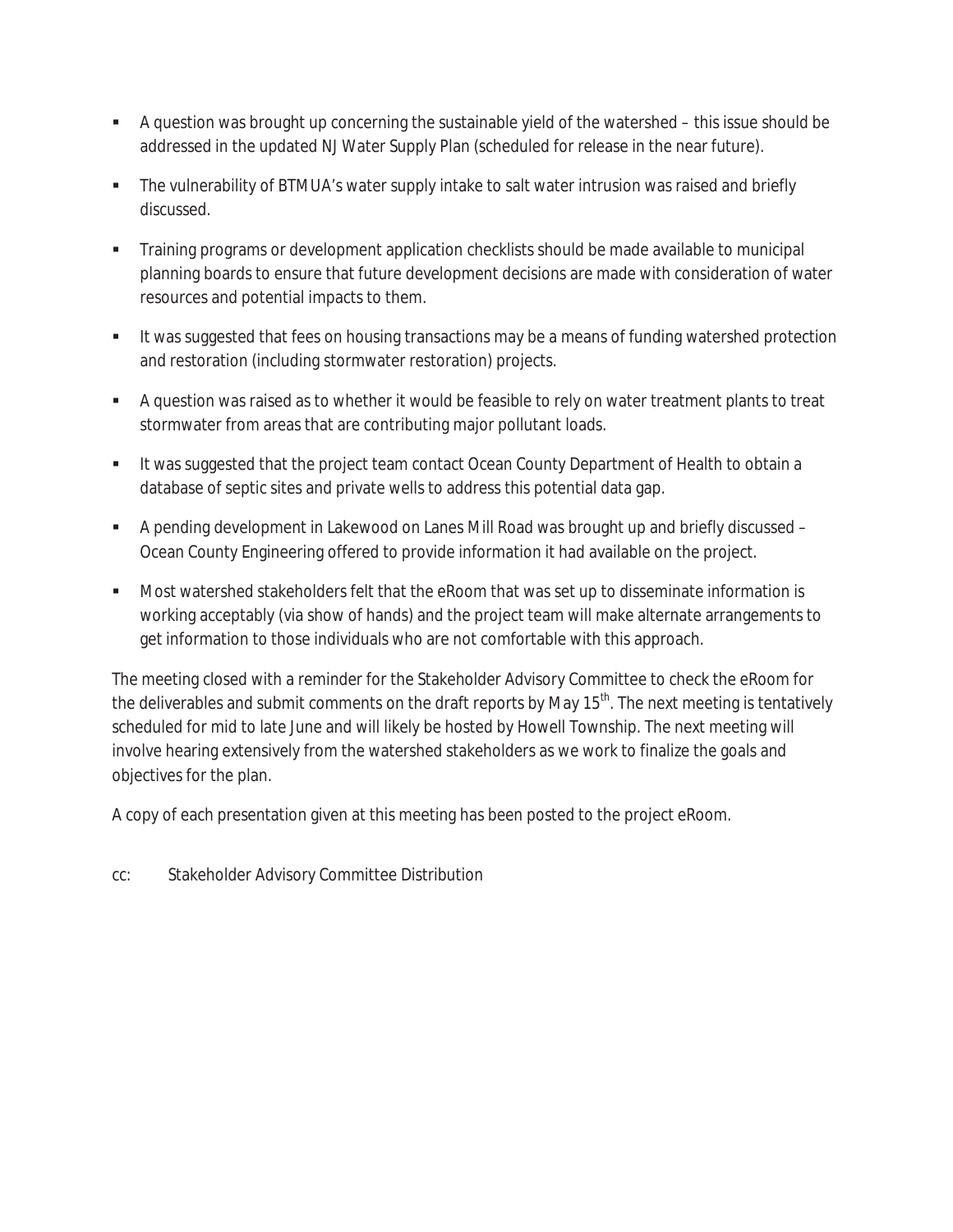# **Metedeconk River Watershed Protection & Restoration Plan**

# **Stakeholder Advisory Committee Meeting**

## **Ocean County College Arts & Community Center (ACC) Theatre**

# **April 27, 2011**

#### **AGENDA**

| $9:00 - 9:15$ am   | Introductions (BTMUA)                                                  |
|--------------------|------------------------------------------------------------------------|
| $9:15 - 9:30$ am   | Project overview/update (BTMUA)                                        |
| $9:30 - 10:00$ am  | Stream Visual Assessments - Project Task 2 (BTMUA)                     |
| $10:00 - 10:45$ am | Watershed Technical Analysis – Project Task 3 (CDM)                    |
| $10:45 - 11:15$ am | Watershed Technical Analysis, Municipal Section ( <i>J.S. Truhan</i> ) |
| $11:15 - 11:30$ am | Summary of findings (CDM)                                              |
| $11:30 - noon$     | Discussion and next steps (CDM)                                        |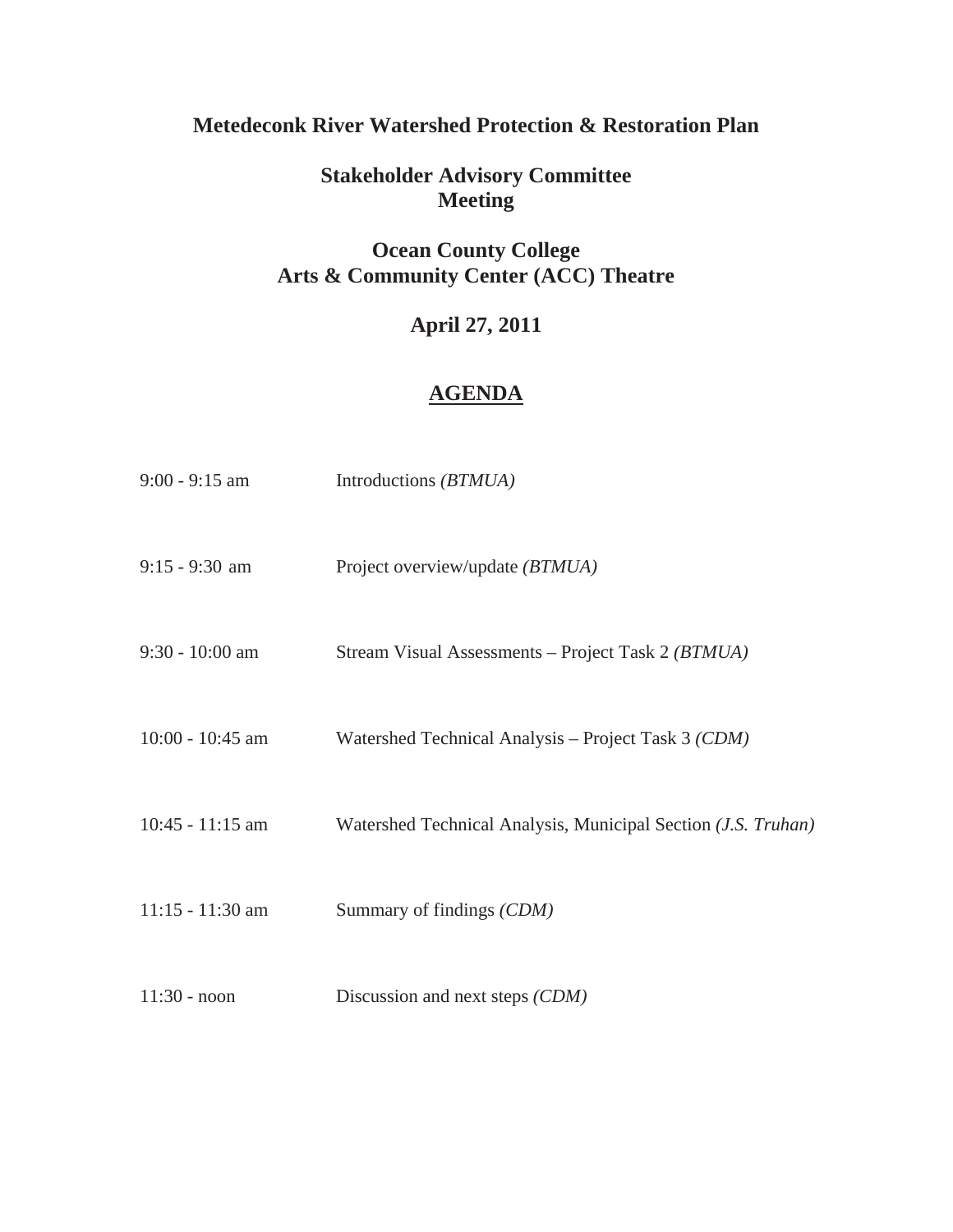#### **SIGN-IN SHEET**

|                | Name                   | <b>Affiliation</b>                     | Telephone            | Ernail                                 |
|----------------|------------------------|----------------------------------------|----------------------|----------------------------------------|
|                | CLEMENS BREMER         | P.P. BEACH                             | 732-892-3134         | CJBREMER@<br>BELLATZANTIC.NET          |
| $\overline{2}$ | OF MALISON             | S TRUMAN ENG                           | $732 - 223$ $1313$   |                                        |
| 3 <sup>1</sup> | KOB KARL               | BRICK UTIL.                            | 750-458-7000         | rlear @ brickmen.com                   |
|                | $K_1$ ch Quight        | Jackson Twp MUA                        | $772 - 928 - 2222$   | R Quyley @JAdsoinus.com                |
| 5 <sup>1</sup> | Joe Mujs.              | BTMUA                                  | 732458700            | Juan Blake CEMVER                      |
|                | Konse West             | Georgian court                         | 7329872349           | woottond @goorginedy                   |
|                | 7 STEVE SPOCHT         | BRICK UninES                           | $732 - 458 - 7000$   | SPECHTEBRICKMVA.COM                    |
|                | 8 - Jim Vasslides      | BAP                                    | $+32 - 255 - 0472$   | Juasslides ecceanied                   |
|                | 9 Frank Scotantino     | OcenCant                               | 732-929-2136         | treasunti-clearer and ns. us           |
|                | 10 Kym Hutman          | NJDEP                                  | $609 - 984 - 5863$   | Para hoffmann e                        |
|                | 11 SM HARTIMAN         | GEAN CONTY                             | 732 929-7130         | THARTMANIR (2) CO. OFFAN. RS. LIS      |
|                | 12 Bob Malleini        | NIDER                                  | 604633-2201          | Rob. Merrison                          |
| 13/            | Wer Pecchiale          | Ocean Co. Plauning 732-929-2054        |                      | vpecchiolico                           |
|                | 14 PAUL HARTELLIS      | NJ AMErican W.                         | $908 - 216 - 4281$   | Paul, HARTELIUSCR<br>Amuater. COM      |
|                | 15 Ariano Giudicelli   | VJJEP                                  | $(009 - 984 - 9423)$ | Ariane Girdicelli@<br>dep-state ni. us |
|                | 16 Jennifee Nobleas    | NIDCF                                  | 609-633-0733         | Jennifer Noblejark                     |
|                | $17$ Mike $H^{\prime}$ | Fsen                                   | $732 - 6838800$      | $m$ H.11 Q $f$ nee hold<br>Scd, org    |
|                | 18 Chine Pousen        | Marmart Country<br>Masquito Commission | $732 - 542 - 3630$   | vpoulsence. no nath<br>$n_1, u_s$      |
|                |                        | MOPB                                   | $132 - 431 - 7440$   | (brennence                             |
|                | 19 Lwh Brenne          | SYERRA CLUB                            | $732 - 451 - 9220$   | SIERRACHO OC<br>@ AOL, CUM             |
| 21             |                        |                                        |                      |                                        |
| 22             |                        |                                        |                      |                                        |
| 23             |                        |                                        |                      |                                        |
| 24             |                        |                                        |                      |                                        |
| 25             |                        |                                        |                      |                                        |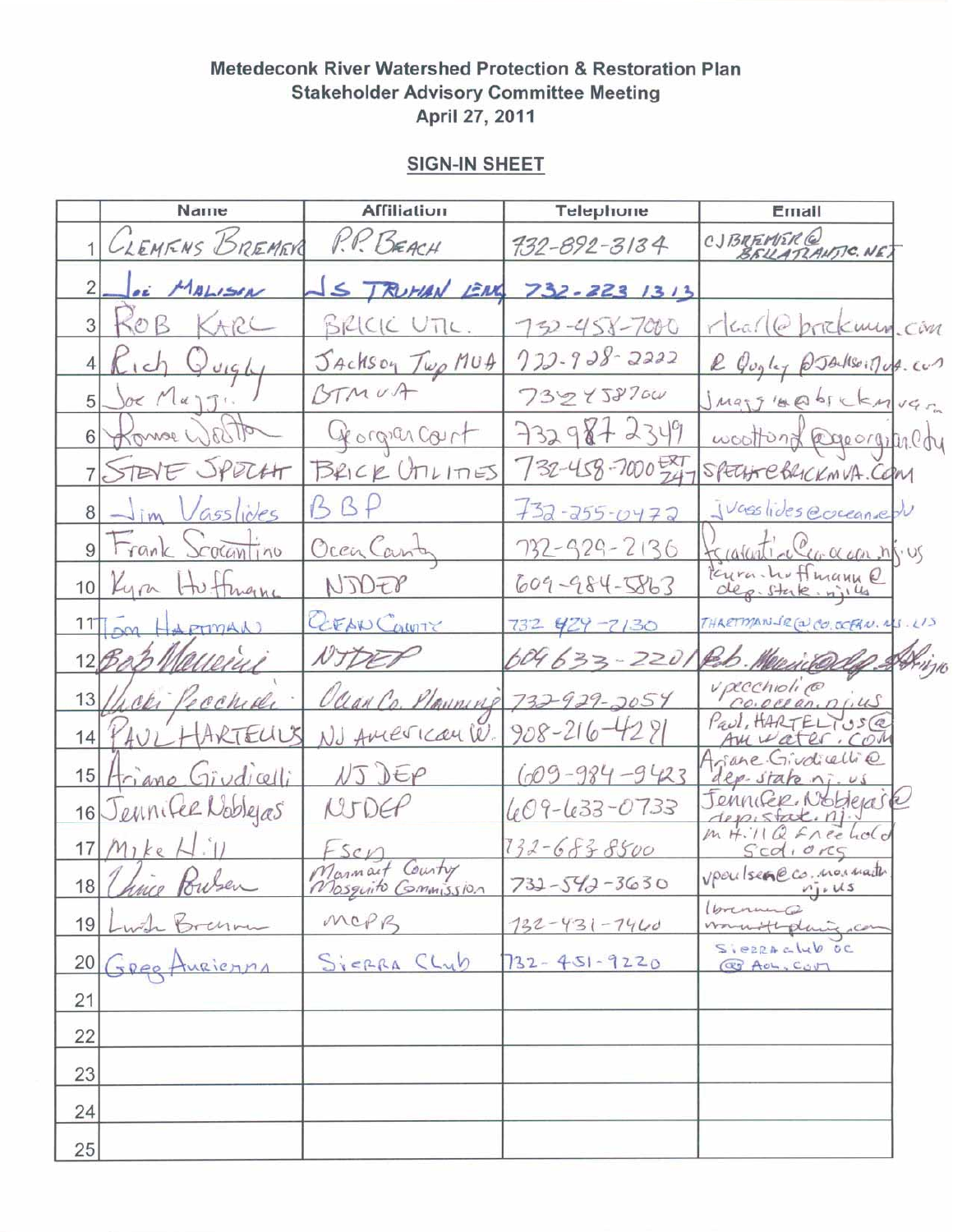#### **SIGN-IN SHEET**

|    | Name                            | <b>Affiliation</b>          | Telephone           | Email                     |  |
|----|---------------------------------|-----------------------------|---------------------|---------------------------|--|
| 51 | OVIVO<br>OM                     | LEIGH REALTY                | $732 - 458 - 1711$  | TPB.LMB@verizon.net       |  |
| 52 | $\Sigma_{\text{cm}}$ ic Kuhlwan | Ocen Courty                 | $732 - 506 - 50477$ | ekublish poco-occaning-us |  |
| 53 | leen Atthase                    | CDM                         |                     | althousem@cdm.com         |  |
| 54 | OREWRLE                         | COM                         | 732 590.4699        | provi kede@cdarcon        |  |
| 55 | ales                            |                             | 732-255-0472        | shales@oceanolder         |  |
| 56 | PRINCETZ                        | IA                          | $604 - 341 - 3122$  | JAY. Spankisz erep SMT.   |  |
| 57 | NCKe                            | $Jac\xi\circ\sqrt{\nu\phi}$ | $732928 - 1200$     | Oburbe Ciccks top njin    |  |
| 58 |                                 |                             |                     |                           |  |
| 59 |                                 |                             |                     |                           |  |
| 60 |                                 |                             |                     |                           |  |
| 61 |                                 |                             |                     |                           |  |
| 62 |                                 |                             |                     |                           |  |
| 63 |                                 |                             |                     |                           |  |
| 64 |                                 |                             |                     |                           |  |
| 65 |                                 |                             |                     |                           |  |
| 66 |                                 |                             |                     |                           |  |
| 67 |                                 |                             |                     |                           |  |
| 68 |                                 |                             |                     |                           |  |
| 69 |                                 |                             |                     |                           |  |
| 70 |                                 |                             |                     |                           |  |
| 71 |                                 |                             |                     |                           |  |
| 72 |                                 |                             |                     |                           |  |
| 73 |                                 |                             |                     |                           |  |
| 74 |                                 |                             |                     |                           |  |
| 75 |                                 |                             |                     |                           |  |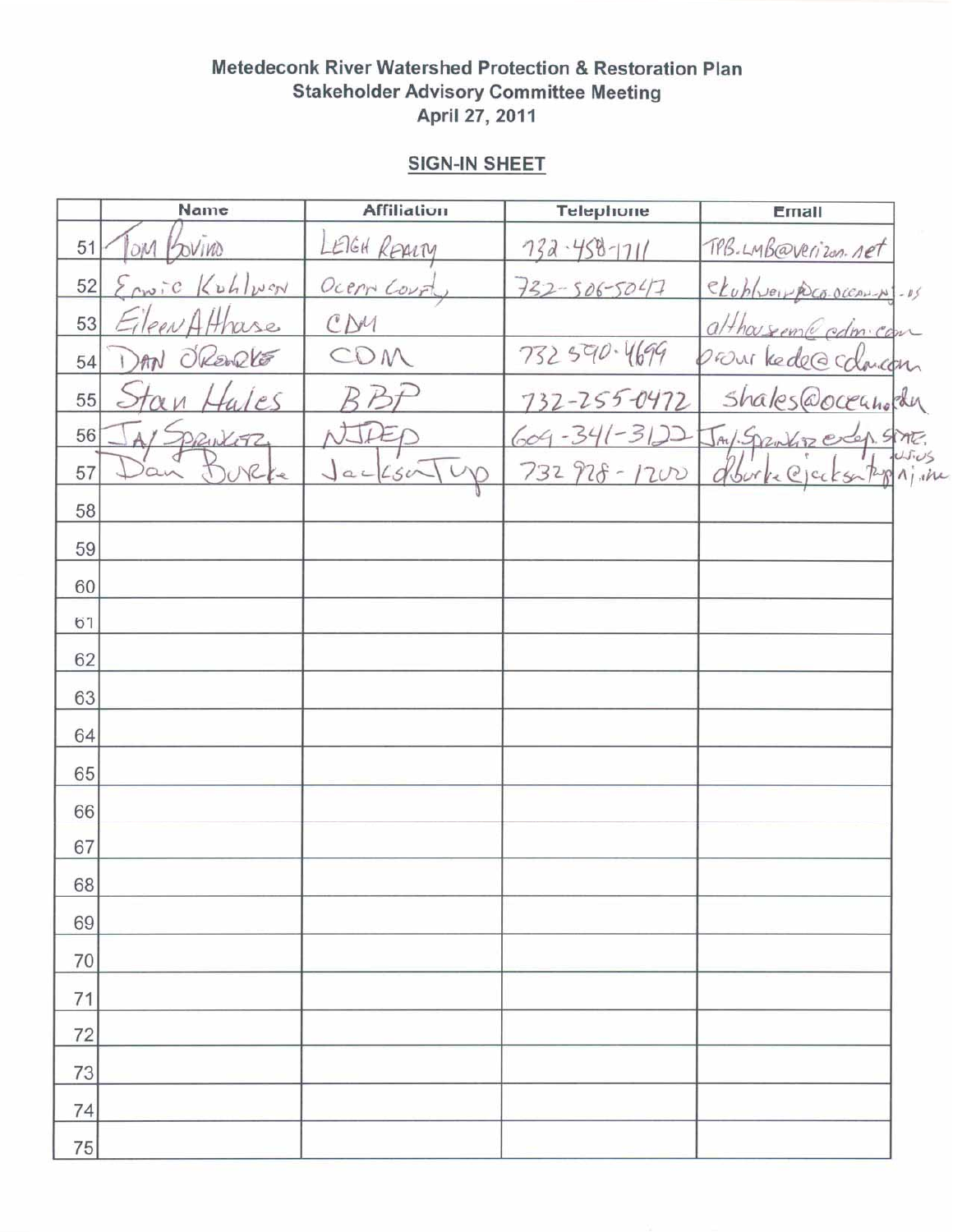# **SIGN-IN SHEET**

|        | Name | <b>Affiliation</b> | Telephone | Email |
|--------|------|--------------------|-----------|-------|
| $26\,$ |      |                    |           |       |
| $27\,$ |      |                    |           |       |
| $28\,$ |      |                    |           |       |
| $29\,$ |      |                    |           |       |
| 30     |      |                    |           |       |
| 31     |      |                    |           |       |
| $32\,$ |      |                    |           |       |
| 33     |      |                    |           |       |
| 34     |      |                    |           |       |
| 35     |      |                    |           |       |
| 36     |      |                    |           |       |
| 37     |      |                    |           |       |
| 38     |      |                    |           |       |
| 39     |      |                    |           |       |
| $40\,$ |      |                    |           |       |
| 41     |      |                    |           |       |
| 42     |      |                    |           |       |
| 43     |      |                    |           |       |
| 44     |      |                    |           |       |
| $45\,$ |      |                    |           |       |
| 46     |      |                    |           |       |
| 47     |      |                    |           |       |
| 48     |      |                    |           |       |
| $49\,$ |      |                    |           |       |
| 50     |      |                    |           |       |

 $\mathcal{X}$